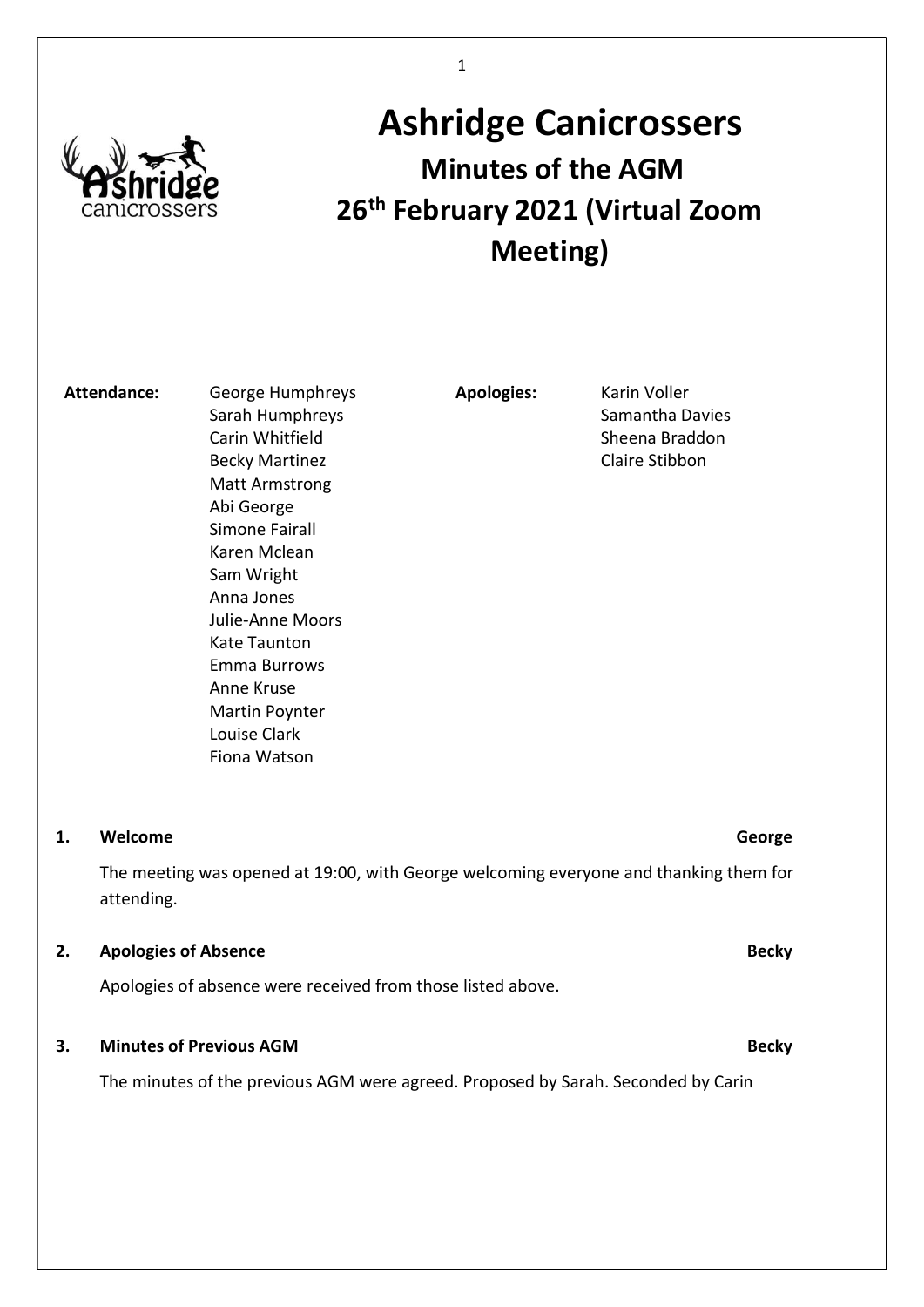#### 2

#### **4. Chairperson's Report George George Chairpers and Chairpers and Chairpers and Chairpers and Chairpers and Chairpers and Chairpers and Chairpers and Chairpers and Chairpers and Chairpers and Chairpers and Chairpers and C**

Please see separate document of George's Chairman's report

### 5. Treasurer's Report National Assembly of the Contract of the Matter of the Matt

Matt provided a high-level summary (emailed to attendees, available upon request) of the Club accounts:

- The Club had two sources of income in 2020. Membership Subscriptions and the Ashridge Race.
- Membership year changed to January to December hence limited membership income in comparison to previous years.
- Race Entries x 47 (with 10 refunds post cancellation)
- The main outgoings of the club this year were insurance and KC and NT registration.
- New cost in 2020 for NT licence.
- The cash balance at the end of the year was £4974.14(2020), £4520.27(2019).
- Christmas Party outlay relates to 2019 party (late cashing of reimbursement cheque by M. Armstrong).
- Going forward with the club's healthy bank balance it is likely that further kit will be bought and sessions such as Dog First Aid subsidised.
- Kate checked and verified the accounts

### 6. Re-Election and Election of Committee Members

George put himself forward for re-election as Chairperson. This was proposed by Carin and seconded by Abigail. There being no other nominations, George was re-elected Chairperson.

Matt put himself forward for re-election as Treasurer. This was proposed by George and seconded by Simone. Matt was elected Treasurer.

Becky put herself forward for re-election of Club Secretary. Proposed by George seconded by Carin. Becky was elected Secretary.

Abi put herself forward for re-election as Social Secretary. Proposed by Becky, seconded by Kate.

Carin put herself forward for re-election as committee member and web admin. Proposed by George and seconded by Becky.

Kate also re-elected as committee member, proposed by George and seconded by Becky.

Chris Lynn resigns from the committee due to family commitments and we thank him for all his hard work and effort within the club. At some point we will also lose Abi as she is planning on relocating away from Ashridge.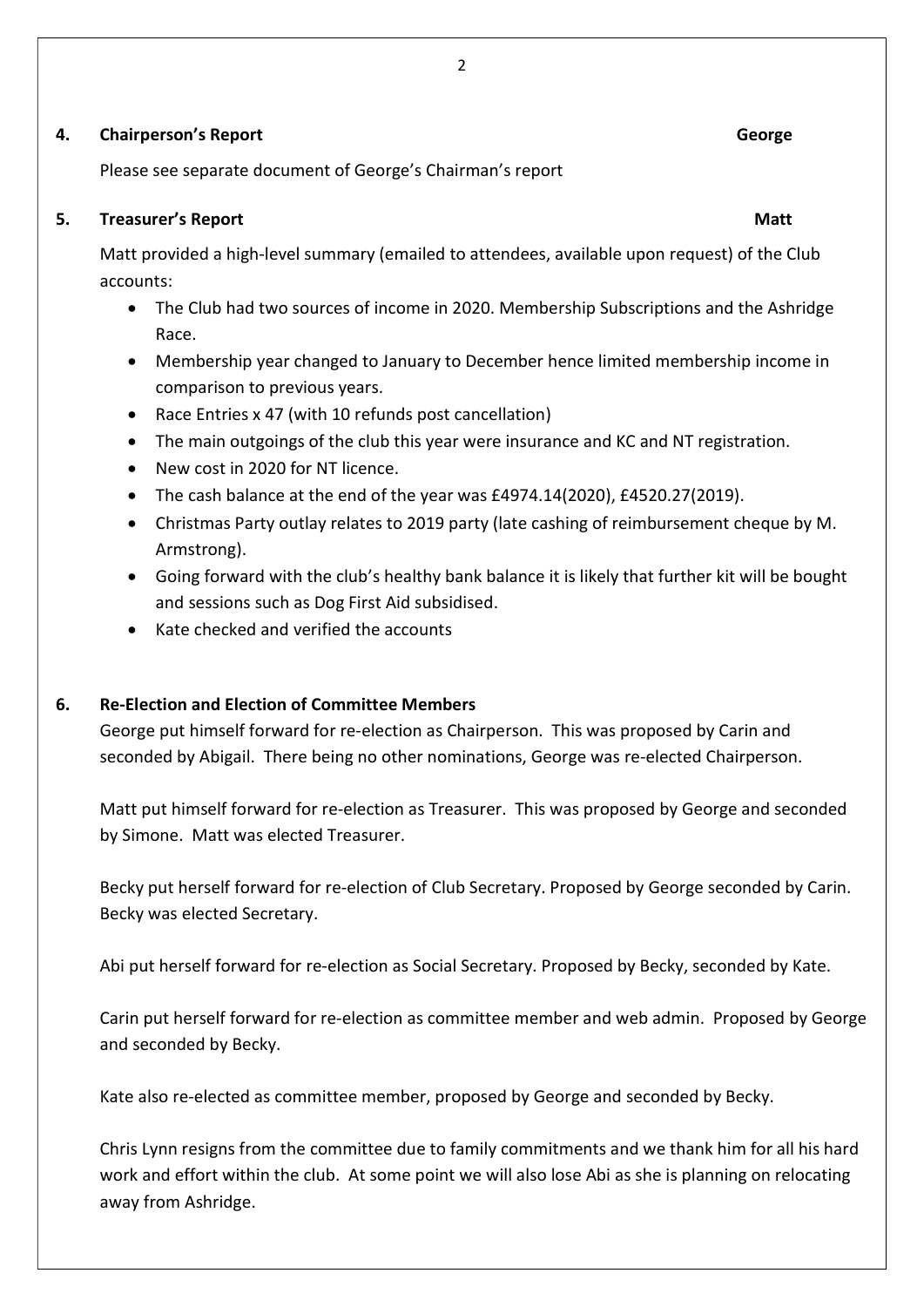3

### 7. Special Business George

Proposed to move the membership year from September to August, to January to December. This motion was carried by all, with the agreement that George will write this into the constitution.

#### 8. AOB

### • COVID All

Restrictions of Covid sadly continue although a roadmap is due to be published at the end of March. Until then the "Rule of Six" remains.

### Running with Older Dogs **Simone** Simone

Simone commented that Timber is reluctant to run now that he is getting older so availability of other dogs would be useful. This should be posted within a run, either offering or requesting as runners do have "spare" dogs.

#### Kit Committee

It was discussed that new kit needs to be purchased in particular for smaller dogs and those with "curly" tails (as raised by Anne). The club accounts are such that kit can be bought, so a list will be compiled and items requisitioned.

#### Brachycephalic Breeds (Flat Faced) Louise

Louise voiced her concerns of flat faced breeds (reference the upturn in French Bulldog ownership) running at the club. Many have severe health issues and running such breeds poses a serious health risk to the dogs. George noted that several Staffordshire Bull Terriers run with the club with no issues but the owners are all responsible. It was decided that a dog's welfare is paramount therefore it is acceptable to "reserve the right to refuse membership to the club" with this in mind, and that this should be written into the constitution.

#### • Medical Issues of Runner Abigail and Abigail and Abigail and Abigail and Abigail and Abigail and Abigail and Abigail and Abigail and Abigail and Abigail and Abigail and Abigail and Abigail and Abigail and Abigail and Abi

Abi commented that post an incident with a runner who failed to notify anyone of health issues, the club notes that are read by new members should be updated to ask that people make any issues they have known. This can be done but it is noted that people run at their own risk.

### Verification of Interest Carin

To verify that people are genuinely interested in canicross it was suggested that some questions should be set at the submission stage on FB. Carin will set a couple of questions that must be answered prior to admission.